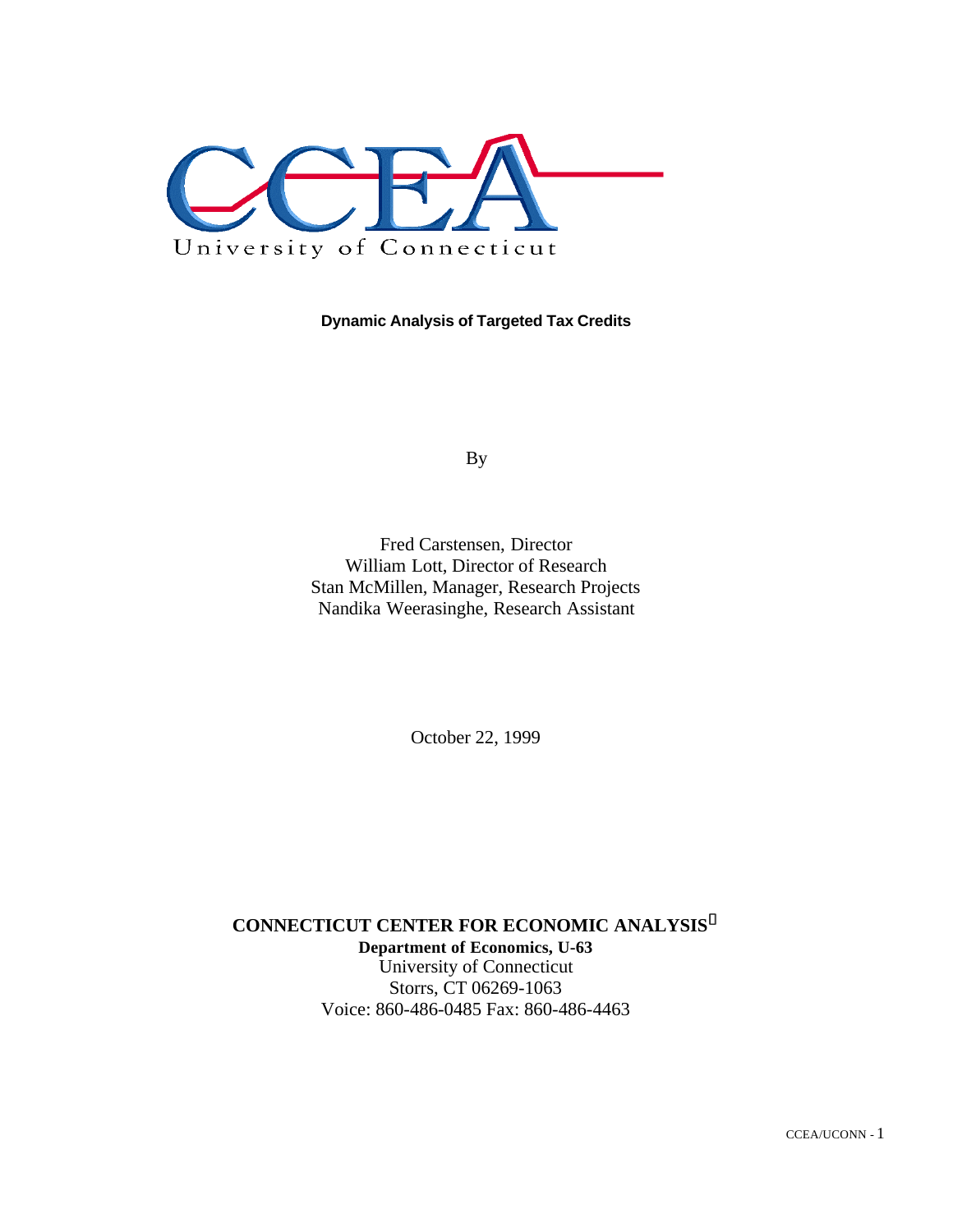# **DYNAMIC ANALYSIS OF TARGETED TAX CREDITS**

This report presents results of a dynamic analysis of the economic impact of using targeted tax credits to encourage venture capital investment in the state of Connecticut. Northington Partners, Inc., of Avon, Connecticut, commissioned the Connecticut Center for Economic Analysis at the University of Connecticut to conduct this study. The Center houses the State Economic Model, a sophisticated 53 sector replication of the state's economic structure which can project economic impacts out over as many as thirty years. The analysis presented here looks at the impacts over a period of twenty years, with the year 2000 as the starting point. The objective is to determine the net benefits to the state, in terms of increased employment, gross state product (GSP), personal income, and tax revenues, if it underwrites this investment with tax credits of 10% annually for four years, beginning in the fourth year after the initial investment, and then 20% annually for the next three years, thus totaling 100% of the investment in tax credits spread over the first ten years of the investment.

The analysis uses two different approaches. The first assumes that all investment will be funneled into job creation with existing infrastructure – in other words, none of the funds will be used explicitly for new construction, though there is some induced investment based on known labor-capital ratios. The second has a separate construction stage at the beginning of the investment project. In both cases, the analysis computes the aggregate economic impact (benefit) to the state's economy and then compares the present value of resulting increases in state tax revenues with the present cost in lost revenues resulting from the tax credits.

The analysis considers the Finance, Insurance, and Real Estate (FIRE) sector as a potential target for this investment, as classified by two-digit SIC codes.<sup>∗</sup> FIRE is a composite of several sectors at the 2-digit level: banking, insurance, investment services, and real estate sectors. The banking sector (SIC code 60) consists of both depository institutions and non-depository credit institutions. The insurance sector (SIC code 63, 64) includes insurance carriers (SIC code 63), agents, brokers and services (64). Investment services embraces security and commodity brokers (SIC code 62) and non-depository holding and investment offices (61, 67). The real estate sector (SIC code 65) includes real estate, royalties, and owner-occupied dwellings.

 The model makes conservative projections. There is no adjustment increasing the size of the public sector as a result of increased tax collections; the size of the public sector does adjust to the increase in population. Also, employment growth presumes that new workers and dependents move into the state, rather than coming from currently unemployed individuals. But insofar as new employment in fact reduces state unemployment, and even reaches into the ranks of those currently on welfare, the model *understates* the benefits that flows from the proposed investments. Given these considerations, the projections provided below should be understood as lower bound estimates of likely impacts.

# APPROACH 1

 $\overline{a}$ 

The first sets of analyses have no initial construction phase, relying primarily on existing facilities to accommodate initial job creation resulting from the investment. We model this initial job creation as a "shock" to the state's economy. We assume that the investment creates 2000 jobs directly: 1000 in the year 2000, another 500 in each of the next two years. These jobs are new to the state's economy and are filled by workers coming from out of state. We allow for future investment as a result of the employment – the state's capital stock can rise as the initial employment induces further investment.

For this sector, the analysis looks at two scenarios: one in which the investment is a one-time infusion of \$190 million into the economy; the other where the same funds are infused gradually over three years. For the gradual

<sup>∗</sup> SIC is the acronym for Standard Industrial Classification; it is the system under which the U.S. Department of Commerce classifies all aspects of the American economy.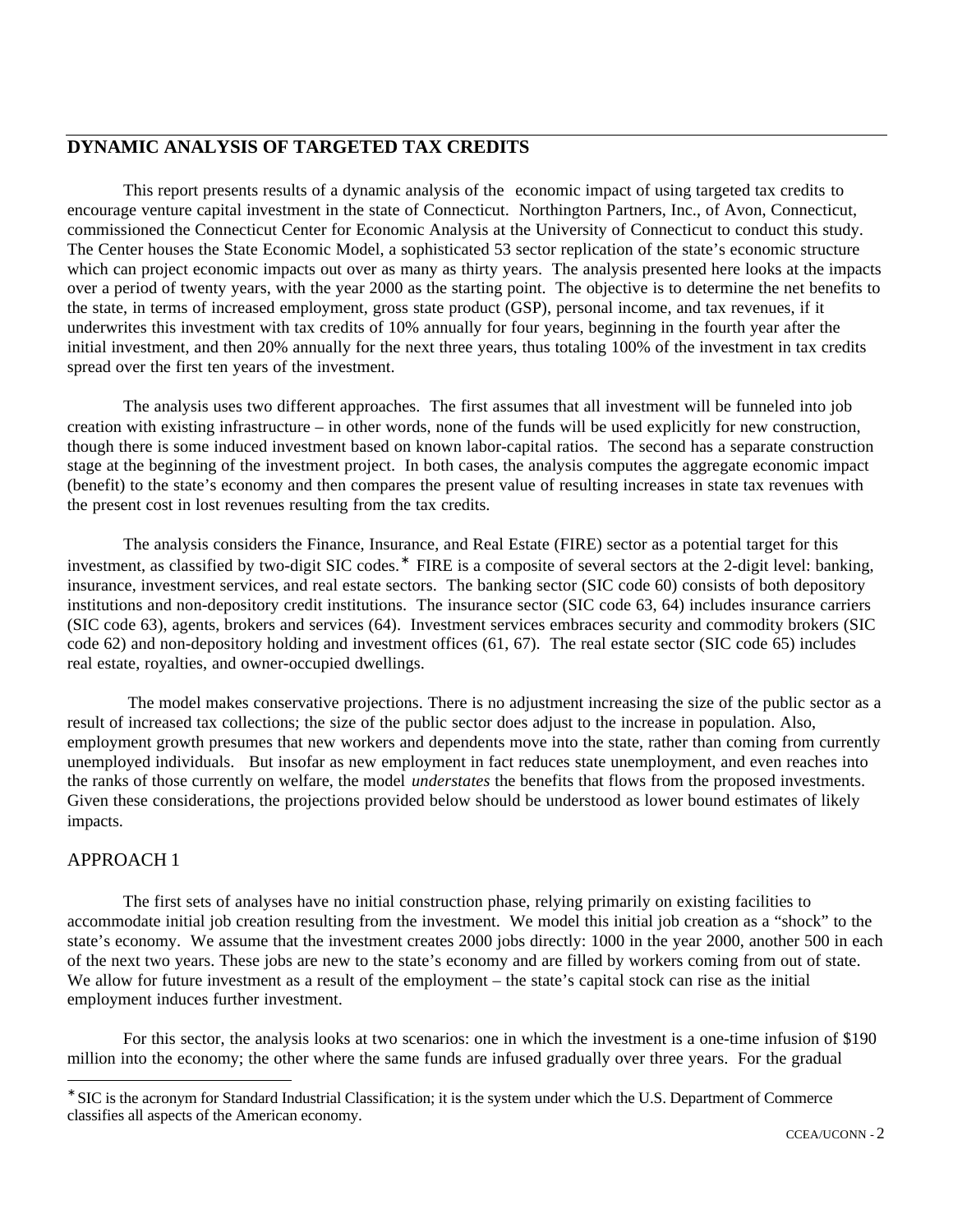investment, we considered the case in which 50% of the entire amount is invested the first year, followed by 25% each the next 2 years. In each case, we assumed the initial investment is made in the year 2000 and the tax credits begin in 2003. Tax credits are 10% for years three to six following the investment and 20% for the years seven to nine following the investment. This means that with a one-time infusion, they would run from 2003 to 2009, and from 2003 to 2011 with investments spread over three years. The dollar amount of the tax credits will thus vary for each scenario. The table below gives the resulting tax credit structures.

|                                                 |      |               |        |      | <b>Table I: Tax Credits by Year</b> | (Millions \$) |      |      |                                                                |      |                                                                |        |
|-------------------------------------------------|------|---------------|--------|------|-------------------------------------|---------------|------|------|----------------------------------------------------------------|------|----------------------------------------------------------------|--------|
| Y                                               | 2000 | 2001          | 2002   | 2003 | 2004                                | 2005          | 2006 | 2007 | 2008                                                           | 2009 | 2010                                                           | 2011   |
| <b>Tax Credits</b><br>Onetime Investment        |      | \$0.00 \$0.00 |        |      |                                     |               |      |      | \$0.00 \$19.00 \$19.00 \$19.00 \$19.00 \$38.00 \$38.00 \$38.00 |      | \$0.00                                                         | \$0.00 |
| <b>Tax Credits</b><br><b>Gradual Investment</b> |      | \$0.00 \$0.00 | \$0.00 |      |                                     |               |      |      |                                                                |      | \$9.50 \$14.25 \$19.00 \$19.00 \$28.50 \$33.25 \$38.00 \$19.00 | \$9.50 |

This analysis identified the impact of this project on a variety of economic variables, of which the most significant are employment, Gross State Product (GSP), personal income and population. The table below presents the results for each of these variables in terms of their net impact on the Connecticut economy. That is, the table shows the increases in annual average aggregate levels that flow directly and indirectly from the proposed investment over twenty years compared to a baseline (status quo) forecast of the economy's performance.

| Table II: Net Increases in Selected Economic Variables due to Investment in the FIRE Sector |
|---------------------------------------------------------------------------------------------|

| Economic Variable                 | Average Annual Impact |  |
|-----------------------------------|-----------------------|--|
| Employment                        | 5.092                 |  |
| GSP (Billions 92\$)               | 0.9702                |  |
| Personal Income (Billions Nom \$) | 0.56347               |  |
| Population                        | 7.189                 |  |
|                                   |                       |  |

Table II shows that employment in Connecticut would increase by an average of approximately 5092 jobs per year. GSP increases annually by almost a billion dollars (1992\$), and personal income rises by \$563.4 million per year. The state's population increases by over 7000 per year.

The study also evaluates the effects of the projected investments on state tax revenues. Table III gives present values for both future tax collections (over twenty years) and tax credits resulting from the proposed investment. The present value of new taxes includes future income taxes, sales and use taxes, and corporate profit taxes which the proposed investment generates directly and indirectly; these are then offset against the present value of the relevant tax credits. The comparison shows that gradual investing yields a greater return to the state than the one-time investment.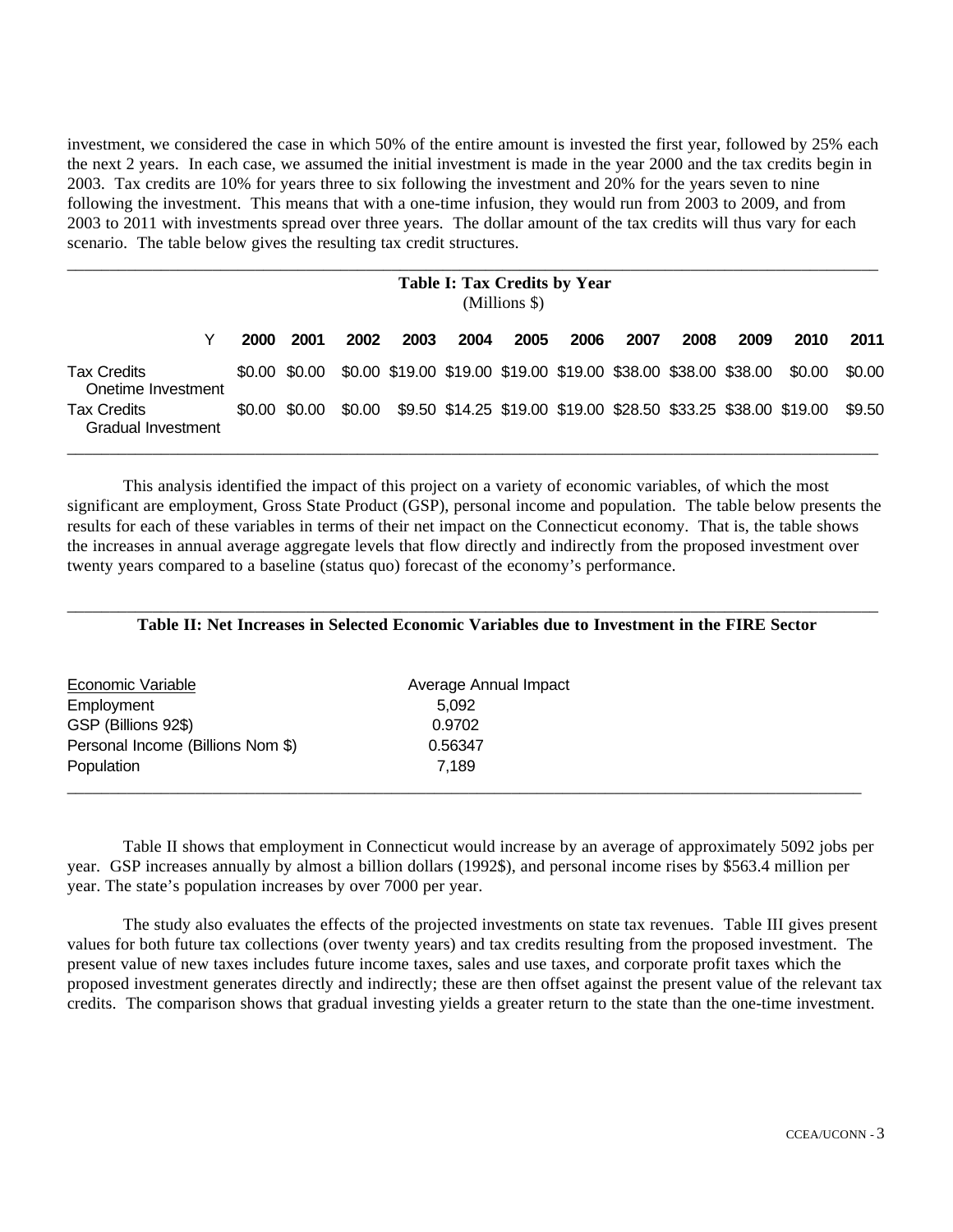#### **Table III: Present Value of New Tax Revenues and Credits due to Investment in the FIRE Sector** (Millions \$)

\_\_\_\_\_\_\_\_\_\_\_\_\_\_\_\_\_\_\_\_\_\_\_\_\_\_\_\_\_\_\_\_\_\_\_\_\_\_\_\_\_\_\_\_\_\_\_\_\_\_\_\_\_\_\_\_\_\_\_\_\_\_\_\_\_\_\_\_\_\_\_\_\_\_\_\_\_\_\_\_\_\_\_\_\_\_\_\_\_\_\_\_\_\_\_

|                                     | One-time Investment | Gradual Investment |
|-------------------------------------|---------------------|--------------------|
| Present Value Of Total New<br>Taxes | \$598.63            | \$598.63           |
| <b>Present Value Of Tax Credits</b> | \$131.74            | \$127.11           |
| Present Value Of Net New<br>Taxes   | \$466.88            | \$471.51           |

## APPROACH 2

The second approach to assessing the impact of the proposed investment begins with a construction phase. We assume the construction takes place over two years, in 2000 and 2001, after which the same job creation pattern takes place as in Phase 1. Therefore the initial increase of 1000 jobs takes place in 2002, followed by an additional 500 jobs in 2003 and another 500 in 2004. Because in this scenario we include construction specifically, we do not have subsequent capital investment to support the increases in employment.

\_\_\_\_\_\_\_\_\_\_\_\_\_\_\_\_\_\_\_\_\_\_\_\_\_\_\_\_\_\_\_\_\_\_\_\_\_\_\_\_\_\_\_\_\_\_\_\_\_\_\_\_\_\_\_\_\_\_\_\_\_\_\_\_\_\_\_\_\_\_\_\_\_\_\_\_\_\_\_\_\_\_\_\_\_\_\_\_\_\_\_\_\_\_\_

The construction phase is funded with \$100 million in the year 2000 followed by \$90 million in 2001. As before, the tax credits are structured to amount to 100% of the investment amount over seven years, beginning three years after the investment, with credits of 10% for four years and 20% for the next three. Tax credits begin the fourth year after commencement of the project. Given the expenditure pattern, Table IV shows when and in what amount this investment scenario would earn tax credits.

|                    |             |      |      |      | <b>Table IV: Tax Credits by Year</b><br>$(Millions$ \$) |      |      |      |      |      |                                                                                             |      |
|--------------------|-------------|------|------|------|---------------------------------------------------------|------|------|------|------|------|---------------------------------------------------------------------------------------------|------|
|                    | <b>2000</b> | 2001 | 2002 | 2003 | 2004                                                    | 2005 | 2006 | 2007 | 2008 | 2009 | 2010                                                                                        | 2011 |
| <b>Tax Credits</b> |             |      |      |      |                                                         |      |      |      |      |      | \$0.00 \$0.00 \$0.00 \$10.00 \$19.00 \$19.00 \$19.00 \$29.00 \$38.00 \$38.00 \$18.00 \$0.00 |      |

This approach produces one investment scenario. Table V below shows the impact of the proposed investment on several key economic variables. The table below presents the results for each variable in terms of its net impact on the Connecticut economy. That is, the table shows the average increases in aggregate levels per year that flow directly and indirectly from the proposed investment over twenty years.